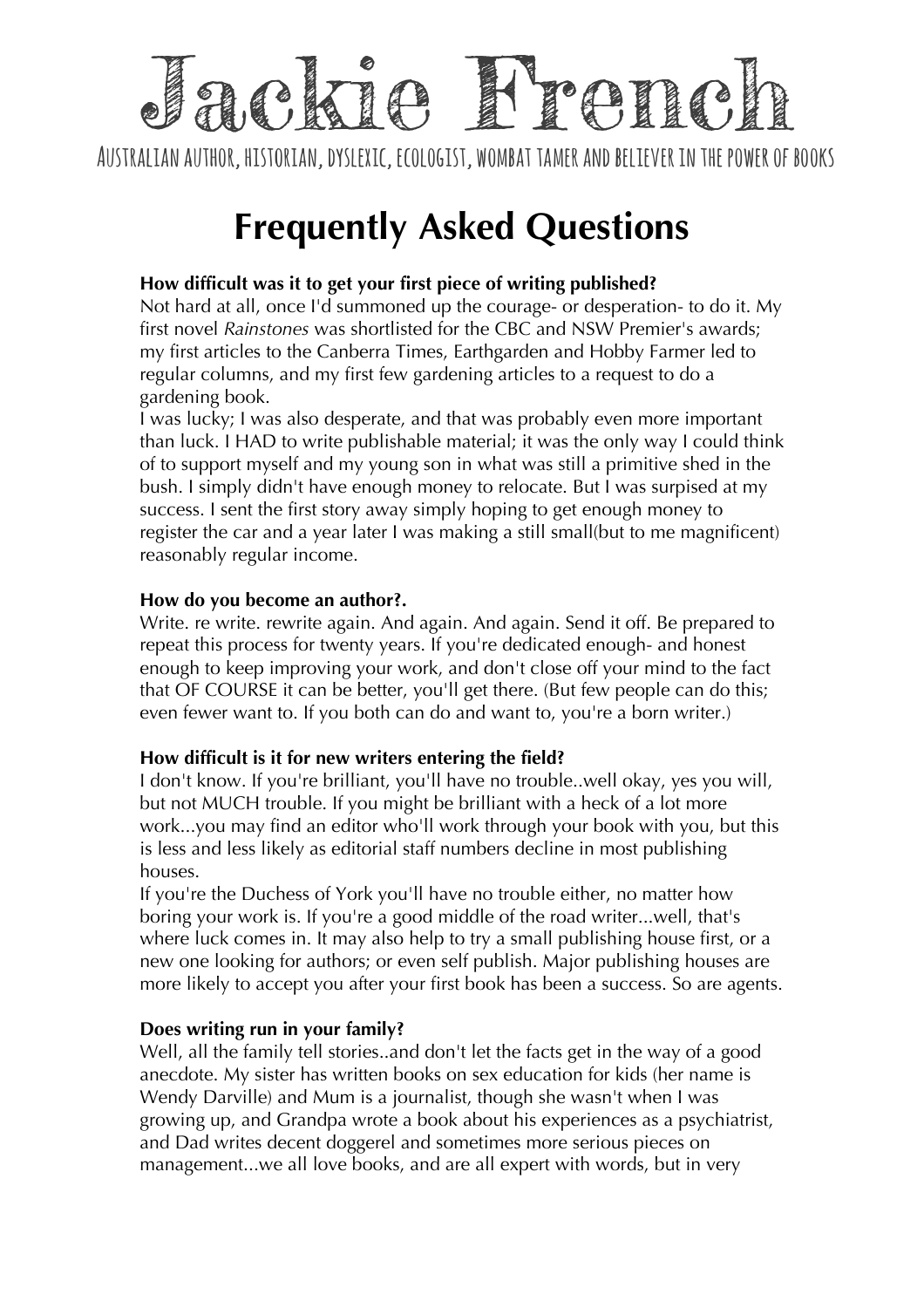different ways. We're all good public speakers too, and that HAS been useful!

## **Were you good at writing at school?**

Yes, very (she says modestly). My first book was called *Tresses and the Unghostly Ghost.* I wrote it when I was six and the headmistress liked it so much she had a copy run off for every kid in the school. It was about a haunted horse. (The ghost noises were particularly good). That was followed by *Mary and the Disappearing Fish* (they were found in a cave below the sea...that one had an exploding volcano too, and a tsunami) and then a couple set in ancient Egypt, also with volcanoes, earthquakes, strange tunnels etc..

## **What the worst thing about being an author?**

People keep giving you spoons. Can't think of anything really bad..

## **Do you think I could be a writer?**

Of course...but I do need to give you a word of warning.

I love playing the violin- but I am a really lousy violin player. That's because I don't enjoy playing the violin enough to ever practise it...I just play when I feel like it. I'm an amateur violinist, and always will be.

Well, it's the same with writing stories. You may love writing stories- but unless you love writing them enough to WORK at them, spend weeks and months or years improving them, going over and over and over them, you don't really want to be a professional writer.

Professional writers WORK at their stories. Yes, of course you need talent too. But just as a professional football player needs to spend years training for every match they play, a professional writer needs to spend years working at their books.

If you don't enjoy the work- and aren't prepared for a heck of a lot of it- don't think of being a writer.

## **How many drafts do you do of each book?**

I don't know. I work on a computer, so I can just go over and over the story making changes, rather than separate drafts. Some books like 'The Boy Who Had Wings' need a lot of rewriting, others like 'Walking the Boundaries' had only about six words changed.

## **How long does it take to finish a book?**

Four weeks or two years or ten years - I write very quickly, and don't like to do ANYTHING else while I am concentrating on a book. But by the time I sit down to write I've been mulling the book over for at least a year - often many years, and sometimes the research can take many months as well.

'Soldier on the Hill' took a lot of research, especially into the way people talked in 1942 - and to make sure I didn't put in any Americanisms or other phrases not used in Australia back then.

After I finish writing a book I leave it alone for a few months or even a couple of years, then go back and revise it and rewrite and rewrite till I just can't stand it anymore and shove it off to the publisher.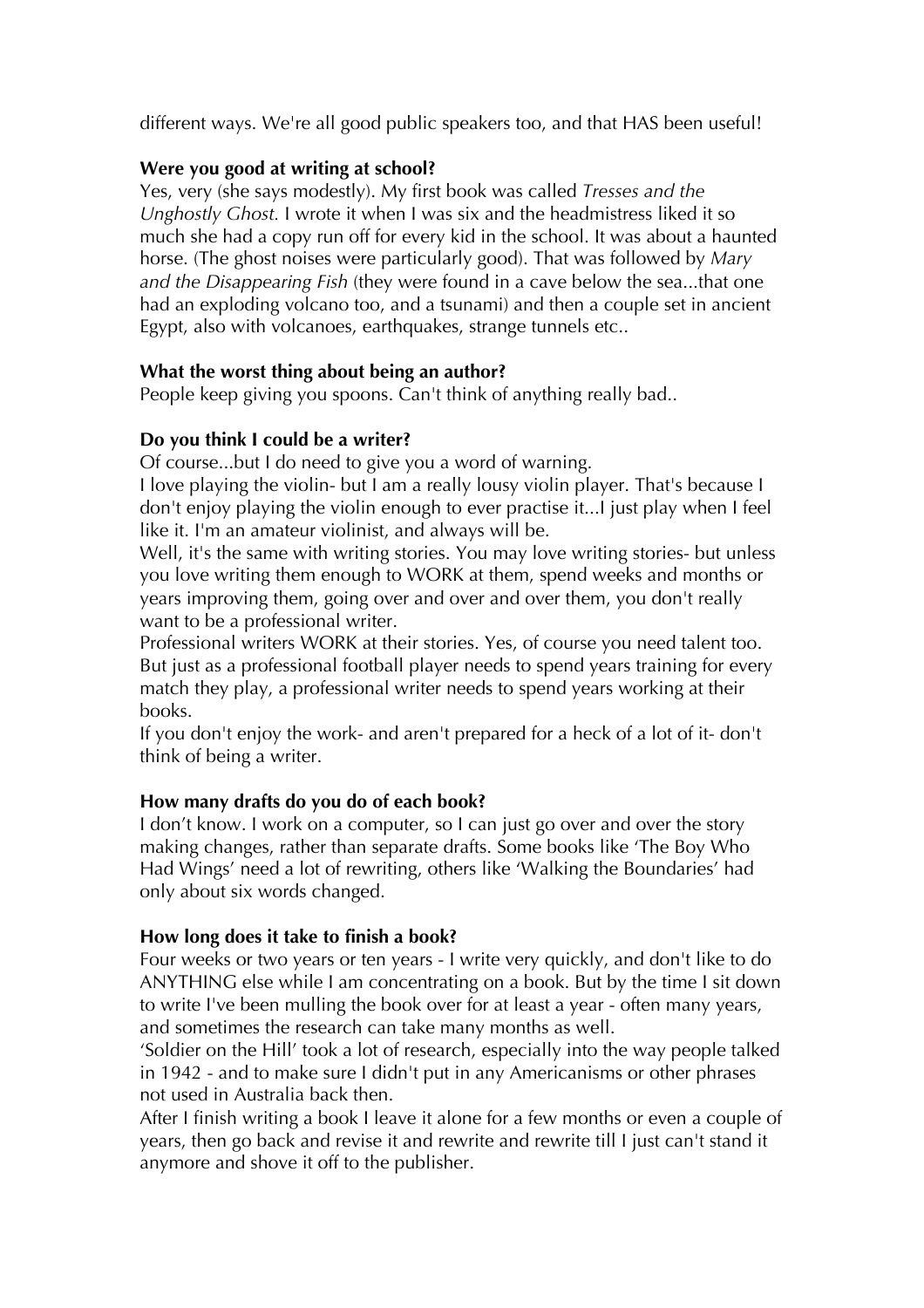Some books need very little rewriting. Some like *Daughter of the Regiment* I throw in the waste paper bin and do the whole thing again. (I tried to write Daughter of the Regiment as a short story. But it didn't work, because I was hurrying it too much. so I left it alone for a year then rewrote it as a novel...which did work.)

**Have you had any problems publishing your books?**Not really. All my books have been accepted as soon as I sent them in and some are translated into French and German or sold in the USA, Canada, New Zealand or UK as well.

#### **Do you like reading?**

I am a reading addict. I'll read the phone book if there is nothing else around. I don't think I'd be able to list all the other authors I admire - there are too many. Patrick White, because he has the power to see things so clearly, and Ursula le Guin and Randolph Stowe... but I enjoy thrillers and romances too and now I write so much fiction I find myself reading it less and less - more biographies and history and natural sciences.

I never read gardening books. They are too often wrong (and I get annoyed) or boring.

#### **What are your favourite foods?**

My favourite foods are chocolate, chocolate and chocolate, followed by cherries, watermelon, Chinese cloud swallows and char grilled or marinated octopus - which we hardly ever get here as our town doesn't have a fish shop or a very large supermarket.

#### **What are your hobbies?**

In my spare time I read and mooch around the bush and swim in the creek and gossip (gossip is a very good way of getting material for books) but in a sense I never have spare time, as anything that happens may be cannibalised and turned into fiction. I also love cooking and gardening - but they aren't really spare time activities, as I also write gardening books - and my family demands to be fed.

#### **What are your major influences?**

Wombats - I'm not joking. Wombats are determined, but have a very great sense of the quality of life - which for a wombat means dirt and food. Also the valley where I live, which is part of my life in many senses. and people... but I'd have to list hundreds. 'Seasons of Content' (which is for adults, but kids would enjoy it too) says more about the wombats and the place and the people.

#### **What is your attitude to drugs?**

I drink coffee like a drug - to wake me up to work and chocolate too - I only eat it when I'm working - one novel probably makes me put on four kilos of chocolate.

But as for other drugs - I find it very hard to understand people using them. One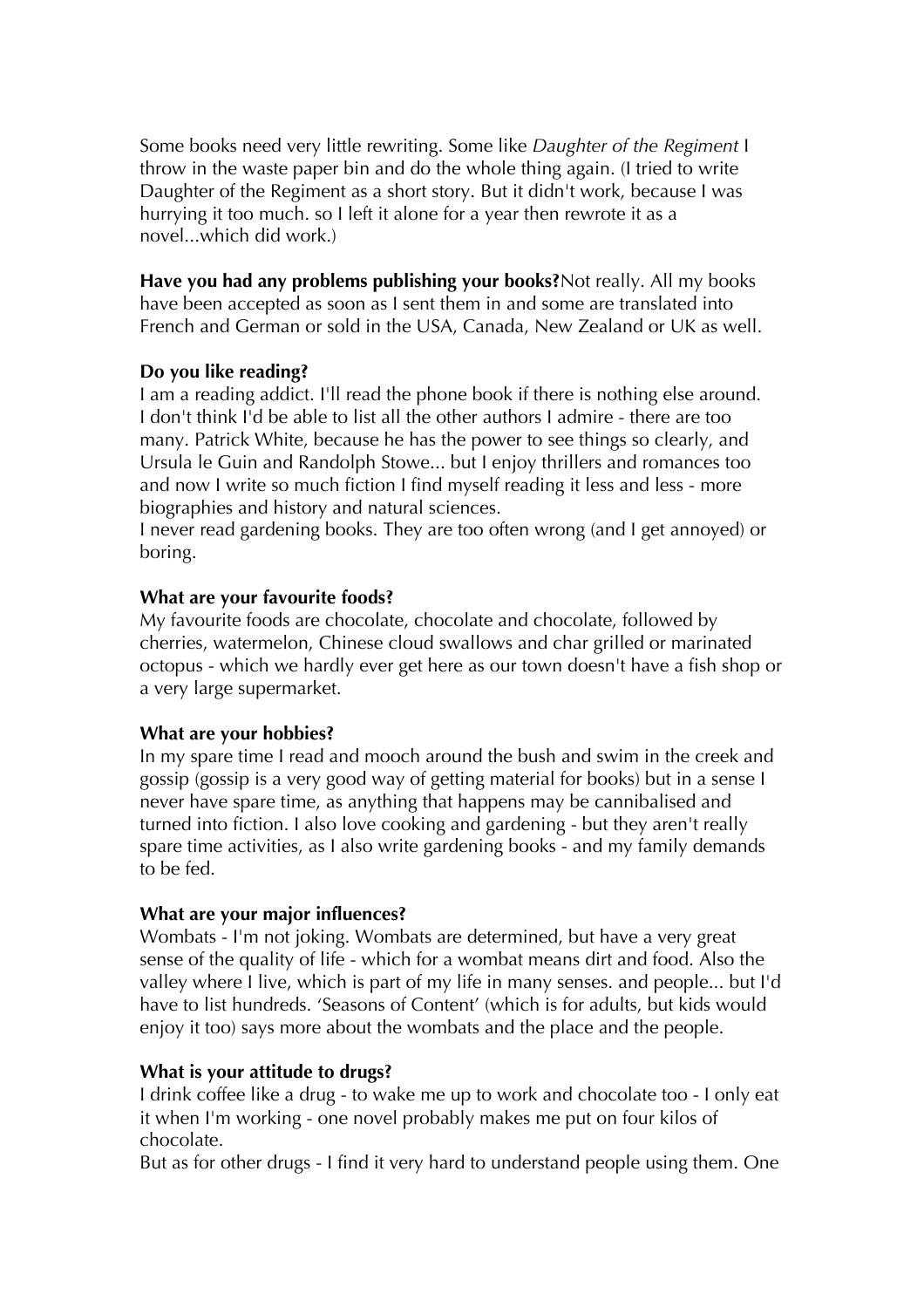of my chief joys is actually looking at the world, smelling it, hearing it, understanding it, analysing it - and using drugs interferes with all of that. I like reality - and daydreams that are made up of bits of reality, made into exactly the sort of world I want.

I've never met anyone who takes drugs that I really respect- though I have met people who've given up drugs (after incredible effort) who I do respect- who have found what's important in their lives and have had the strength to change.

#### **What were your favourite subjects at School?**

My favourite subjects when I was at school were English of course, and history and ancient history - maths and art were problems for me, as I am severely dyslexic. I am the worst artist I've ever come across - but I love creating gardens and houses, so it almost makes up for not being able to draw. My son loves drawing though - mostly portraits.

## **How did you become so informed about aboriginal culture?**

Not sure - part I grew up with, part when I worked in an anthropology museum, part study at university, part just asking questions around here, part research old books, diaries - partly from friends and Aboriginal people I've known. None of my ancestors were Aboriginal. At least one had dark skin, but I don't know what her background was. Grandma always said she had dark skin because she was Welsh - and it wasn't till I was an adult and had met many Welsh people that I realised that none of them had dark skin!

## **Any other details?**

I was born in Sydney on 29 November 1953, grew up on the outskirts of Brisbane, left my mother's house when I was 15, went to university at 16 and went bush at 18 when I got my degree, with a short break when I worked in the public service for a few years to get enough money to buy this place. My parents separated after many years of unhappiness when I was 12 - it wasn't a happy childhood, which is perhaps one of the reasons I began telling stories.

## **Who had the greatest influence on your becoming a writer?**

I think most people are born writers- the passion for words and stories has to come from within you. I can't remember ever not making up stories, or playing with words in various combinations. But both my parents encouraged me to read- my mother used to scour the bookshops for me to see if another lot I hadn't read had come in, and take me by tram to libraries far afield where there might be a few books I hadn't read. One of my great disappointments was finding out that libraries mostly had the same books...I thought that if I'd go to another library there'd be a whole new lot of books waiting for me! (Libraries weren't as well stocked in those days either- our school library didn't even have enough books for every kid to borrow one!)

My grandmother Jean McPherson French also sent me lots of great Australian books- all the ones that the CBC gave prizes. Books by Australian authors were pretty rare in those days, and I was lucky to be one of the first lot of Australian kids who regularly read words about the land I lived in.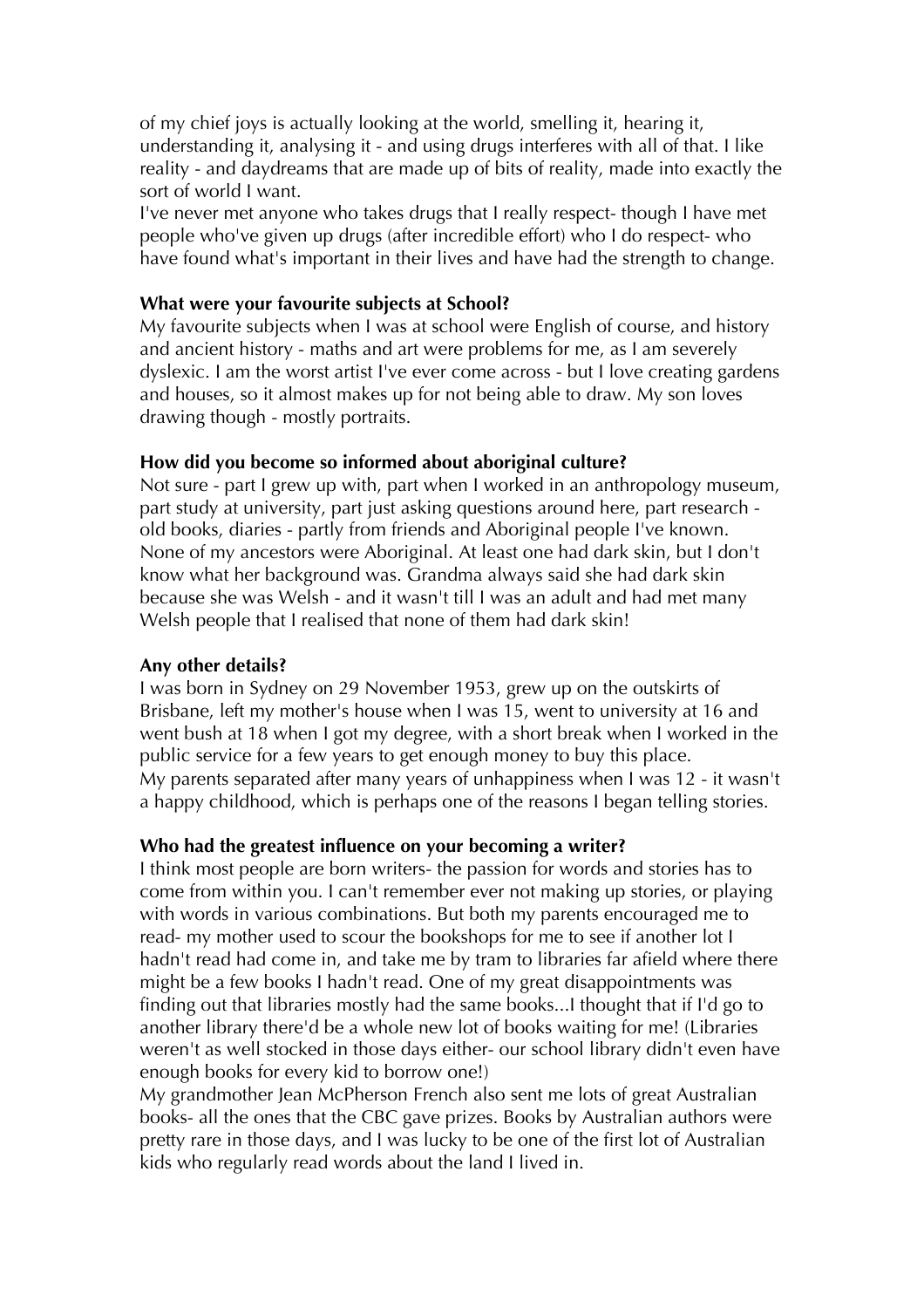#### **Why did you become a writer?**

I was broke. I needed \$106.40 to register the car, and sending off a story was the only way I could think to do it. I was living in a shed in the bush with a young child at the time. The story was accepted, and I went on from there...

But I had always WANTED to be a writer. Just hadn't the courage to do anything about it...or possibly the desperation that made me really WORK at my story, to make it the best that I possibly could. I think that bit is what really did it....

#### **Have you always liked reading?**

Yes, passionately. Still do. I'd pine if I couldn't read.

## **I read that you are dyslexic. How has that affected your writing?**

I doubt I'd be a writer if I wasn't dyslexic.

There was a study of road accident victims who had certain sorts of brain injuries in the US a few years ago...can't recall who did it now. After their accident their verbal IQ, ort intelligence, went up by an average of 15 points. The study concluded that it's as though the visual part of the brain suppresses the verbal. In other words, if you are dyslexic you may be much more intelligent with the way you use words than you might have been otherwise. This doesn't mean that being dyslexic makes you a genius! But it does explain why so many good word spinners are dyslexic.With my form of dyslexia too (it's a very common form) it's as though the brain goes too fast to process the images in front of it. One way to tell if someone has the form of dyslexia I have is to get them to look at a word. If the word blurs before about 10 seconds is up, they have a problem.

It's much easier for someone with my form of dyslexia to read LOTS of words than to read a single word on the page. So the sad thing is that so many kids with my problem are given 'Run Spot Run!' remedial books that just make the problem much worse! I can still remember the terror in my first year at school when each kid in the class had to read a single word on the board. I didn't even know what they meant! But luckily I had learnt to read when I was about three, just looking at the page while my mother read to me...but the teachers didn't discover I could read till they found me illegally in the library one lunch time, nearly finished Black Beauty! I could read that okay...but not a single word on the blackboard!

Once someone with my form of dyslexia (I won't call it a disability, because I don't think it is) learns to read, they are usually a very fast reader. I read faster than anyone I know- and the more books you absorb, the more techniques you absorb to write with.

But even if dyslexia isn't a disability (I think it gives me a lot more than it takes away), it *is* a problem. I spell badly; though I'm improving all the time- I was